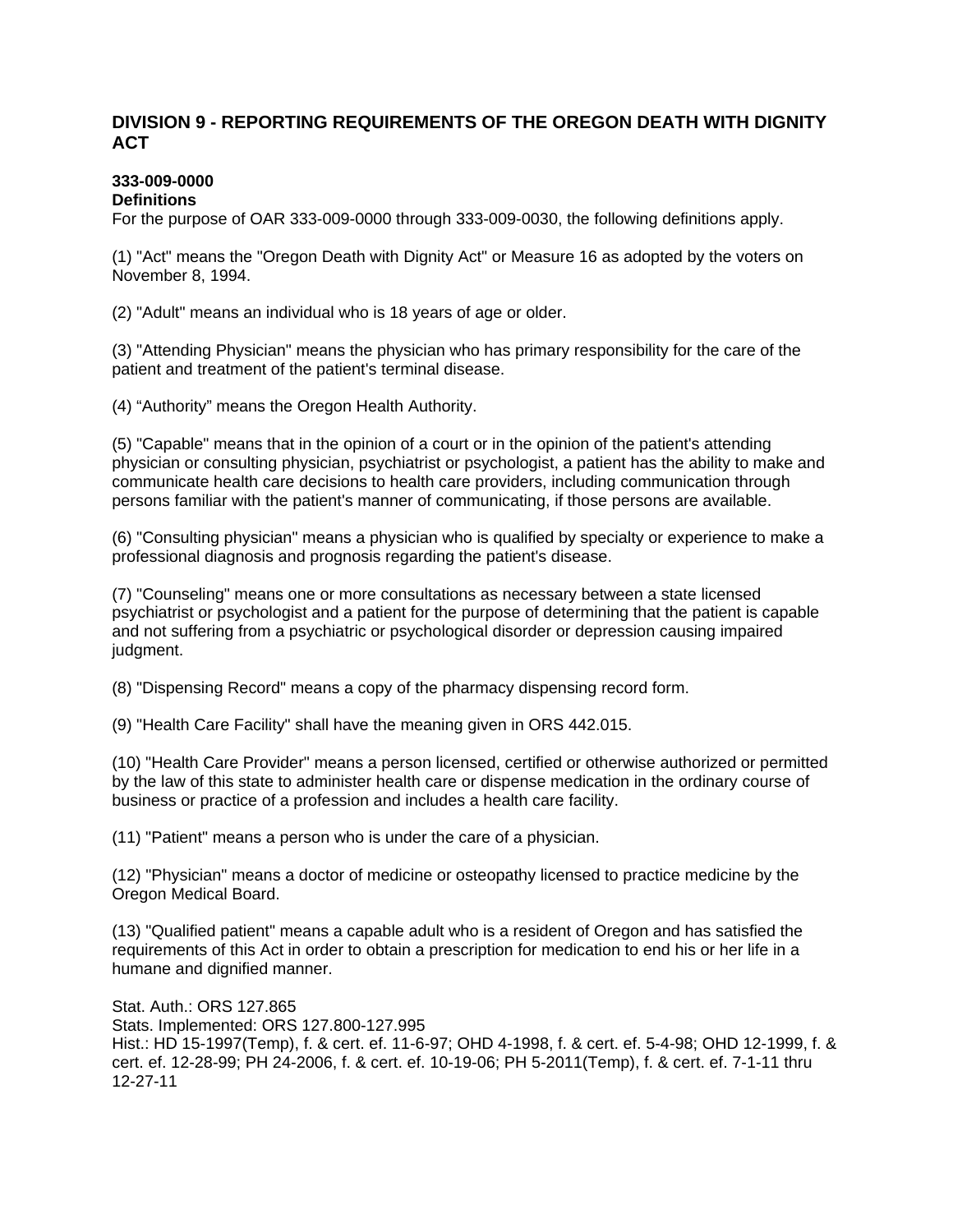#### **333-009-0010 Reporting**

(1) To comply with ORS 127.865(2), within seven calendar days of writing a prescription for medication to end the life of a qualified patient the attending physician shall send the following completed, signed and dated documentation by mail to the State Registrar, Center for Health Statistics, 800 NE Oregon Street, Suite 205, Portland OR 97232, or by facsimile to (971) 673-1201:

(a) The patient's completed written request for medication to end life, either using the "Written Request for Medication to End My Life in a Humane and Dignified Manner" form prescribed by the Authority or in substantially the form described in ORS 127.897;

(b) One of the following reports prescribed by the Authority:

(A) "Attending Physician's Compliance Form"; or

(B) "Attending Physician's Compliance Short Form" accompanied by a copy of the relevant portions of the patient's medical record documenting all actions required by the Act;

(c) "Consulting Physician's Compliance Form" prescribed by the Authority; and

(d) "Psychiatric/Psychological Consultant's Compliance Form" prescribed by the Authority, if an evaluation was performed.

(2) Within 10 calendar days of a patient's ingestion of lethal medication obtained pursuant to the Act, or death from any other cause, whichever comes first, the attending physician shall complete the "Oregon Death with Dignity Act Attending Physician Interview" form prescribed by the Authority.

(3) To comply with ORS 127.865(1)(b), within 10 calendar days of dispensing medication pursuant to the Death with Dignity Act, the dispensing health care provider shall file a copy of the "Pharmacy Dispensing Record Form" prescribed by the Authority with the State Registrar, Center for Health Statistics, 800 NE Oregon St., Suite 205, Portland, OR 97232 or by facsimile to (971) 673-1201. Information to be reported to the Authority shall include:

- (a) Patient's name and date of birth;
- (b) Prescribing physician's name and phone number;
- (c) Dispensing health care provider's name, address and phone number;
- (d) Medication dispensed and quantity;
- (e) Date the prescription was written; and
- (f) Date the medication was dispensed.

**Note:** Forms referenced are available from the agency at http://egov.orgon.gov/DHS/ph/pas/pasforms.shtml. Stat. Auth.: ORS 127.865 Stats. Implemented: ORS 127.800-127.995 Hist.: HD 15-1997(Temp), f. & cert. ef. 11-6-97; OHD 4-1998, f. & cert. ef. 5-4-98; OHD 12-1999, f. & cert. ef. 12-28-99; PH 24-2006, f. & cert. ef. 10-19-06